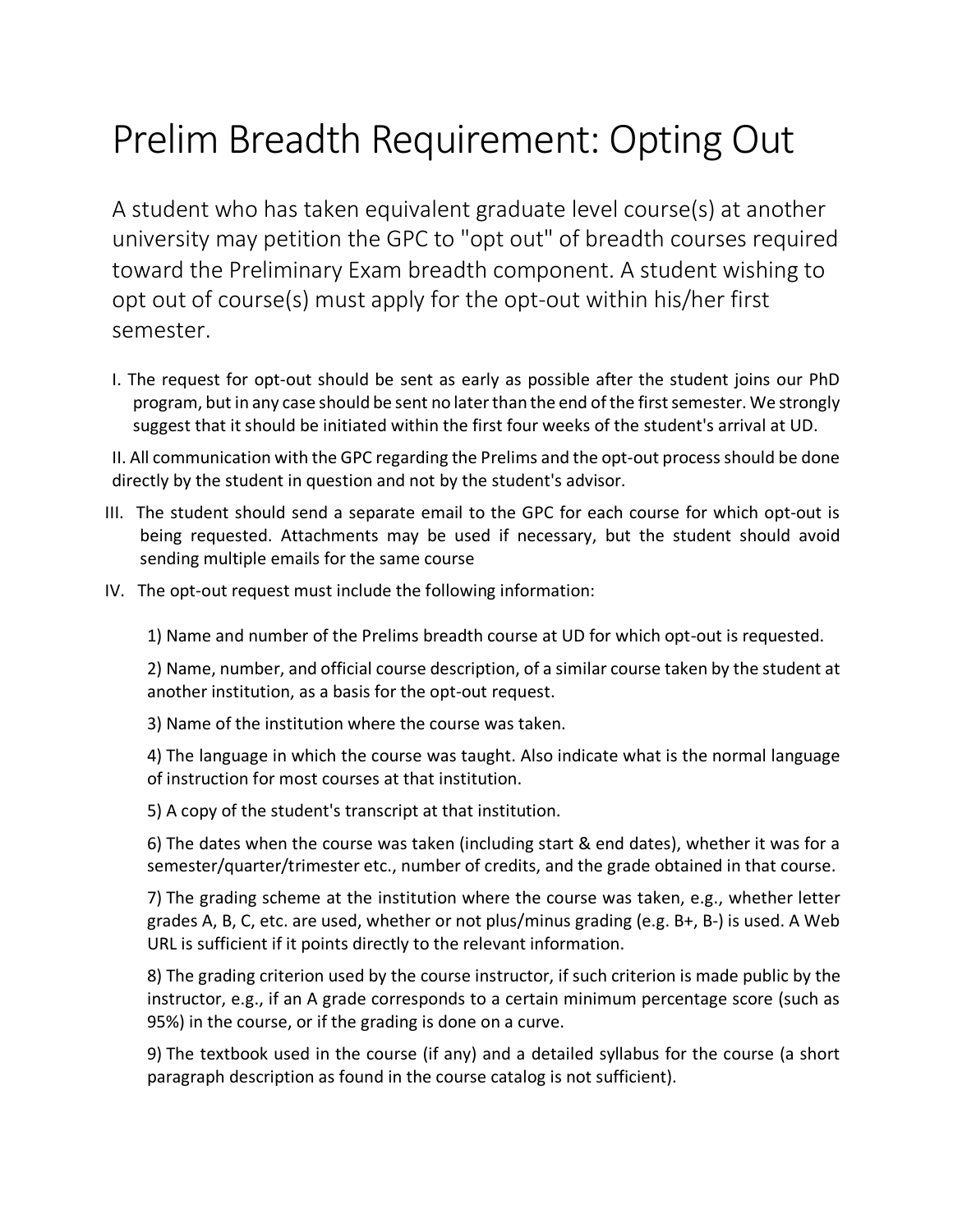10) Any other relevant information that the student can provide about the course (such as the course web site, homework /exams /projects etc.) that would improve the student's case for opt out.

- V. For a course to even be considered as a basis for an opt-out, certain MINIMUM requirements must be met:
	- 1) The course at the other institution must be a graduate course.

2) The student must have obtained a minimum grade of A- (or equivalent to A-) in the course. While different institutions adopt different grading schemes, the GPC will make the final determination of whether the student's grade meets this criterion.

The requirements listed above are minimum requirements. Meeting them means the GPC will consider the opt-out request, but it does not imply that the opt-out request will be granted.

- VI. The GPC will decide on the appropriate action for determining if the student can opt out of the course. In some cases, the GPC may decide to deny or grant the opt-out request outright. In most cases, the student will be asked to take an exam on the course material.
- VII. If the GPC decides that the student must take an exam, the GPC will forward the request to a faculty member in the relevant area to administer the exam. Normally this will be the faculty member teaching the course in the current semester. If the course is not being taught in the current semester, or if the current course instructor is not available for some reason (e.g. is on sabbatical), the GPC may request another faculty member who has recently taught the course or who will teach it in the next semester. As far as possible, the GPC will avoid sending the request to the student's research advisor.
- VIII. The GPC's request to the instructor asking for an evaluation of the student will include the student's transcript, all the course material and any other relevant course information provided by the student. The request will also include a copy of this document describing the evaluation process.
- IX. The instructor asked to do the evaluation will meet with the student as early as possible and explain the testing process to the student. The instructor will give an exam to the student to evaluate whether the student's knowledge of the course material is equivalent to that reflected by a grade of B+ or above in the equivalent UD CISC course.
- X. Below are the standard guidelines for the testing process:
	- 1) The exam given to the student may be oral or written.

2) The exam is expected to test the student's knowledge of the entire course material. The exam may be the final exam in the breadth course given at the end of the current semester, or it may be a combination of mid-semester and final exams in the course, or similar in extent.